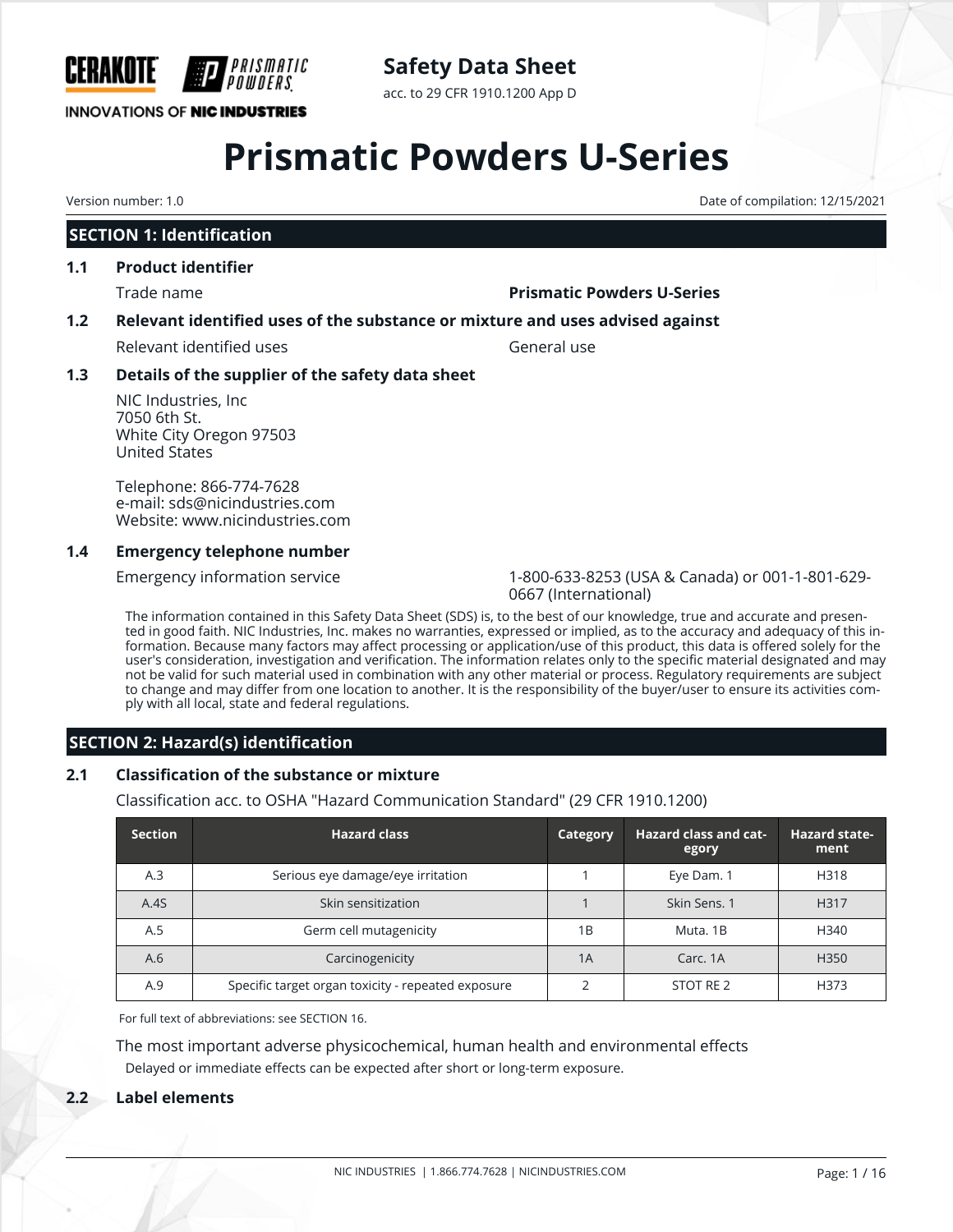

acc. to 29 CFR 1910.1200 App D

## **INNOVATIONS OF NIC INDUSTRIES**

# **Prismatic Powders U-Series**

Labelling acc. to OSHA "Hazard Communication Standard" (29 CFR 1910.1200)

Version number: 1.0 Date of compilation: 12/15/2021

|                                       | Labelility acc. to OSHA Thazard Communication Standard (29 CFN 1910.1200) |                                                                                                    |
|---------------------------------------|---------------------------------------------------------------------------|----------------------------------------------------------------------------------------------------|
| - Signal word                         | <b>DANGER</b>                                                             |                                                                                                    |
| - Pictograms                          |                                                                           |                                                                                                    |
| GHS05, GHS07, GHS08                   |                                                                           |                                                                                                    |
| - Hazard statements                   |                                                                           |                                                                                                    |
| H317                                  | May cause an allergic skin reaction.                                      |                                                                                                    |
| H318                                  | Causes serious eye damage.                                                |                                                                                                    |
| H340                                  | May cause genetic defects.                                                |                                                                                                    |
| H350                                  | May cause cancer.                                                         |                                                                                                    |
| H373                                  |                                                                           | May cause damage to organs through prolonged or repeated exposure.                                 |
| - Precautionary statements            |                                                                           |                                                                                                    |
| P201                                  | Obtain special instructions before use.                                   |                                                                                                    |
| P <sub>260</sub>                      | Do not breathe dust/fume/gas/mist/vapors/spray.                           |                                                                                                    |
| P272                                  |                                                                           | Contaminated work clothing must not be allowed out of the workplace.                               |
| P280                                  | Wear eye protection/face protection.                                      |                                                                                                    |
| P302+P352                             | If on skin: Wash with plenty of water.                                    |                                                                                                    |
| P305+P351+P338                        | easy to do. Continue rinsing.                                             | If in eyes: Rinse cautiously with water for several minutes. Remove contact lenses, if present and |
| P310                                  | Immediately call a poison center/doctor.                                  |                                                                                                    |
| P321                                  | Specific treatment (see on this label).                                   |                                                                                                    |
| P363                                  | Wash contaminated clothing before reuse.                                  |                                                                                                    |
| P405                                  | Store locked up.                                                          |                                                                                                    |
| P501                                  | Dispose of contents/container to industrial combustion plant.             |                                                                                                    |
| - Hazardous ingredients for labelling |                                                                           | 1,3,5-tris(oxiranylmethyl)-1,3,5-triazine-                                                         |

2,4,6(1H,3H,5H)-trione, Carbon black

**2.3 Other hazards**

Hazards not otherwise classified

Contains epoxy constituents. May produce an allergic reaction. May be harmful if swallowed (GHS category 5: acutely toxic - oral). May be harmful if inhaled (GHS category 5: acutely toxic - inhalation).

# **SECTION 3: Composition/information on ingredients**

#### **3.1 Substances**

Not relevant (mixture)

### **3.2 Mixtures**

Description of the mixture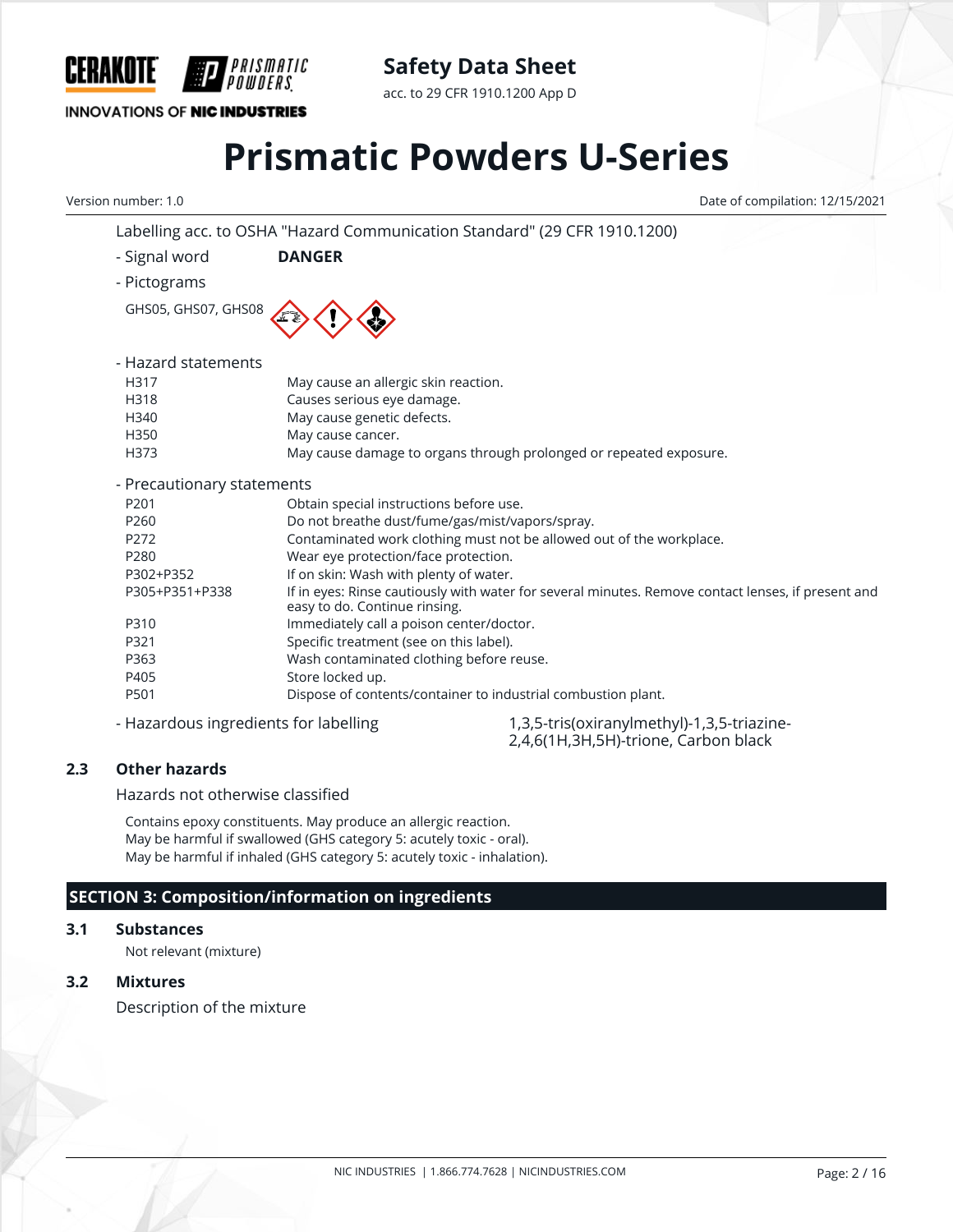

acc. to 29 CFR 1910.1200 App D

**INNOVATIONS OF NIC INDUSTRIES** 

# **Prismatic Powders U-Series**

Version number: 1.0 Date of compilation: 12/15/2021

| Name of substance                                                    | <b>Identifier</b>    | $Wt\%$    |
|----------------------------------------------------------------------|----------------------|-----------|
| Titanium dioxide                                                     | CAS No<br>13463-67-7 | $25 - 50$ |
| 1,3,5-tris(oxiranylmethyl)-1,3,5-triazine-<br>2,4,6(1H,3H,5H)-trione | CAS No<br>2451-62-9  | $10 - 25$ |
| Aluminium hydroxide                                                  | CAS No<br>21645-51-2 | $1 - 5$   |
| Carbon black                                                         | CAS No<br>1333-86-4  | $1 - 5$   |

\* Although TGIC is listed as a constituent for Prismatic Powders U-Series, TGIC is not present in every color in the series. To find out if a color contains TGIC please contact NIC Industries for verification.

\*\* Trade Secret: In accordance with OSHA Hazard Communication Standard 29 CFR 1910.1200(i) and in accordance with the United Nations Globally Harmonized System of Classification and Labeling of Chemicals (GHS), the specific identity and/or exact percentage (concentration) of the composition has been withheld as a "Trade Secret."

### **SECTION 4: First-aid measures**

#### **4.1 Description of first-aid measures**

#### General notes

Do not leave affected person unattended. Remove victim out of the danger area. Keep affected person warm, still and covered. Take off immediately all contaminated clothing. In all cases of doubt, or when symptoms persist, seek medical advice. In case of unconsciousness place person in the recovery position. Never give anything by mouth.

#### Following inhalation

If breathing is irregular or stopped, immediately seek medical assistance and start first aid actions. Provide fresh air.

#### Following skin contact

Rinse skin with water/shower.

#### Following eye contact

Remove contact lenses, if present and easy to do. Continue rinsing. Irrigate copiously with clean, fresh water for at least 10 minutes, holding the eyelids apart.

#### Following ingestion

Rinse mouth with water (only if the person is conscious). Do NOT induce vomiting.

#### **4.2 Most important symptoms and effects, both acute and delayed**

Symptoms and effects are not known to date.

#### **4.3 Indication of any immediate medical attention and special treatment needed**

None.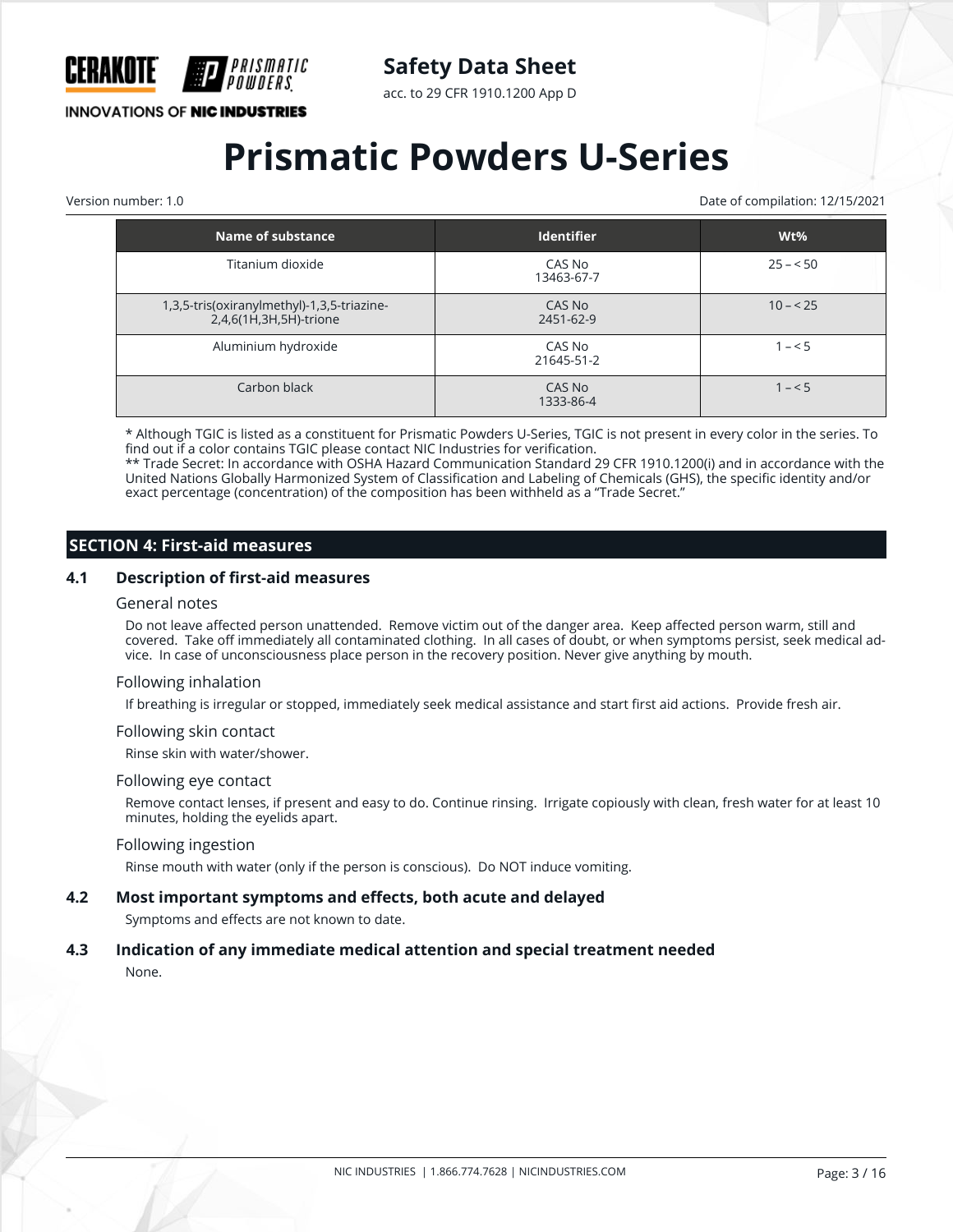

# **Safety Data Sheet**

acc. to 29 CFR 1910.1200 App D

# **Prismatic Powders U-Series**

Version number: 1.0 Date of compilation: 12/15/2021

### **SECTION 5: Fire-fighting measures**

#### **5.1 Extinguishing media**

Suitable extinguishing media Water, Foam, ABC-powder

#### **5.2 Special hazards arising from the substance or mixture**

Deposited combustible dust has considerable explosion potential.

Hazardous combustion products

Nitrogen oxides (NOx), Carbon monoxide (CO), Carbon dioxide (CO2)

#### **5.3 Advice for firefighters**

In case of fire and/or explosion do not breathe fumes. Coordinate firefighting measures to the fire surroundings. Do not allow firefighting water to enter drains or water courses. Collect contaminated firefighting water separately. Fight fire with normal precautions from a reasonable distance.

### **SECTION 6: Accidental release measures**

#### **6.1 Personal precautions, protective equipment and emergency procedures**

For non-emergency personnel

Remove persons to safety.

#### For emergency responders

Wear breathing apparatus if exposed to vapors/dust/aerosols/gases.

#### **6.2 Environmental precautions**

Keep away from drains, surface and ground water. Retain contaminated washing water and dispose of it.

#### **6.3 Methods and material for containment and cleaning up**

Advice on how to contain a spill

Covering of drains, Take up mechanically

#### Advice on how to clean up a spill

Take up mechanically.

Other information relating to spills and releases

Place in appropriate containers for disposal. Ventilate affected area.

#### **6.4 Reference to other sections**

Hazardous combustion products: see section 5. Personal protective equipment: see section 8. Incompatible materials: see section 10. Disposal considerations: see section 13.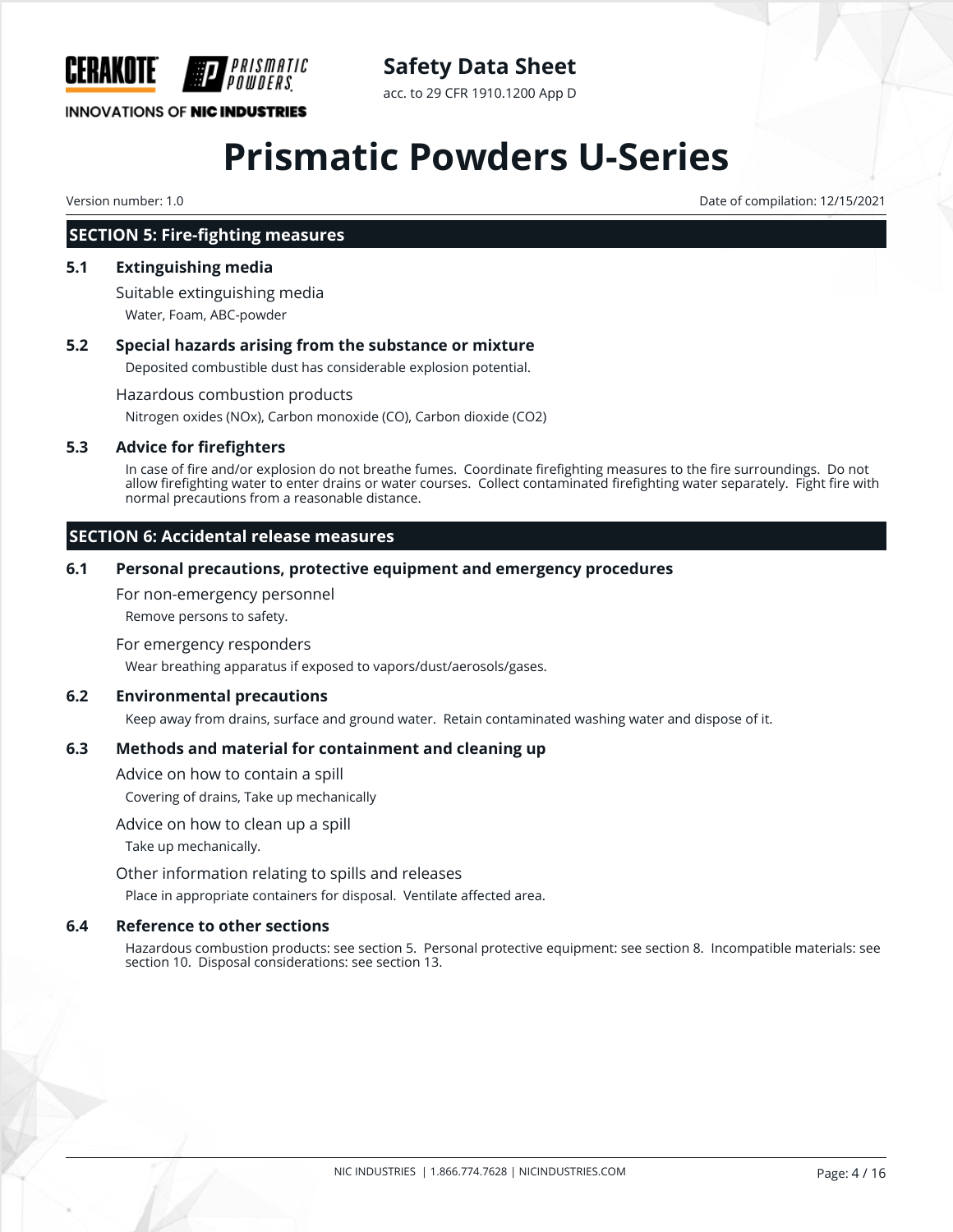

acc. to 29 CFR 1910.1200 App D

## **INNOVATIONS OF NIC INDUSTRIES**

# **Prismatic Powders U-Series**

Version number: 1.0 Date of compilation: 12/15/2021

## **SECTION 7: Handling and storage**

#### **7.1 Precautions for safe handling**

#### Recommendations

#### - Measures to prevent fire as well as aerosol and dust generation

Use local and general ventilation. Take precautionary measures against static discharge. Use only in well-ventilated areas. Ground/bond container and receiving equipment.

#### - Specific notes/details

Dust deposits may accumulate on all deposition surfaces in a technical room. The product in the delivered form is not dust explosion capable; the enrichment of fine dust however leads to the danger of dust explosion.

#### Advice on general occupational hygiene

Wash hands after use. Do not eat, drink and smoke in work areas. Remove contaminated clothing and protective equipment before entering eating areas. Never keep food or drink in the vicinity of chemicals. Never place chemicals in containers that are normally used for food or drink. Keep away from food, drink and animal feedingstuffs.

#### **7.2 Conditions for safe storage, including any incompatibilities**

Managing of associated risks

- Explosive atmospheres

Removal of dust deposits.

- Ventilation requirements

Use local and general ventilation.

#### **7.3 Specific end use(s)**

See section 16 for a general overview.

## **SECTION 8: Exposure controls/personal protection**

#### **8.1 Control parameters**

|              | Occupational exposure limit values (Workplace Exposure Limits) |               |                 |                     |                           |                      |                            |       |                                     |                    |                                   |
|--------------|----------------------------------------------------------------|---------------|-----------------|---------------------|---------------------------|----------------------|----------------------------|-------|-------------------------------------|--------------------|-----------------------------------|
| Coun-<br>try | Name of agent                                                  | <b>CAS No</b> | Identi-<br>fier | <b>TWA</b><br>[ppm] | <b>TWA</b><br>[ $mg/m3$ ] | <b>STEL</b><br>[ppm] | <b>STEL</b><br>[ $mg/m3$ ] | [ppm] | Ceiling-C Ceiling-C<br>[ $mg/m^3$ ] | Nota-<br>tion      | <b>Source</b>                     |
| US.          | Particulates not<br>otherwise classi-<br>fied                  |               | <b>REL</b>      |                     |                           |                      |                            |       |                                     | appx-D             | <b>NIOSH</b><br><b>REL</b>        |
| US.          | Particulates not<br>otherwise classi-<br>fied (PNOC)           |               | <b>PEL</b>      | 1,766               | 15                        |                      |                            |       |                                     | partml,<br>i, dust | 29 CFR<br>1910.100<br>$\Omega$    |
| US.          | Particulates not<br>otherwise classi-<br>fied (PNOC)           |               | <b>PEL</b>      | 529.5               | 5                         |                      |                            |       |                                     | partml,<br>r, dust | 29 CFR<br>1910.100                |
| US.          | Particulates not<br>otherwise regu-<br>lated                   |               | PEL (CA)        |                     | 10                        |                      |                            |       |                                     | dust               | Cal/<br><b>OSHA</b><br><b>PEL</b> |
| US.          | Particulates not<br>otherwise regu-<br>lated                   |               | PEL (CA)        |                     | 5                         |                      |                            |       |                                     | r                  | Cal/<br><b>OSHA</b><br>PEL        |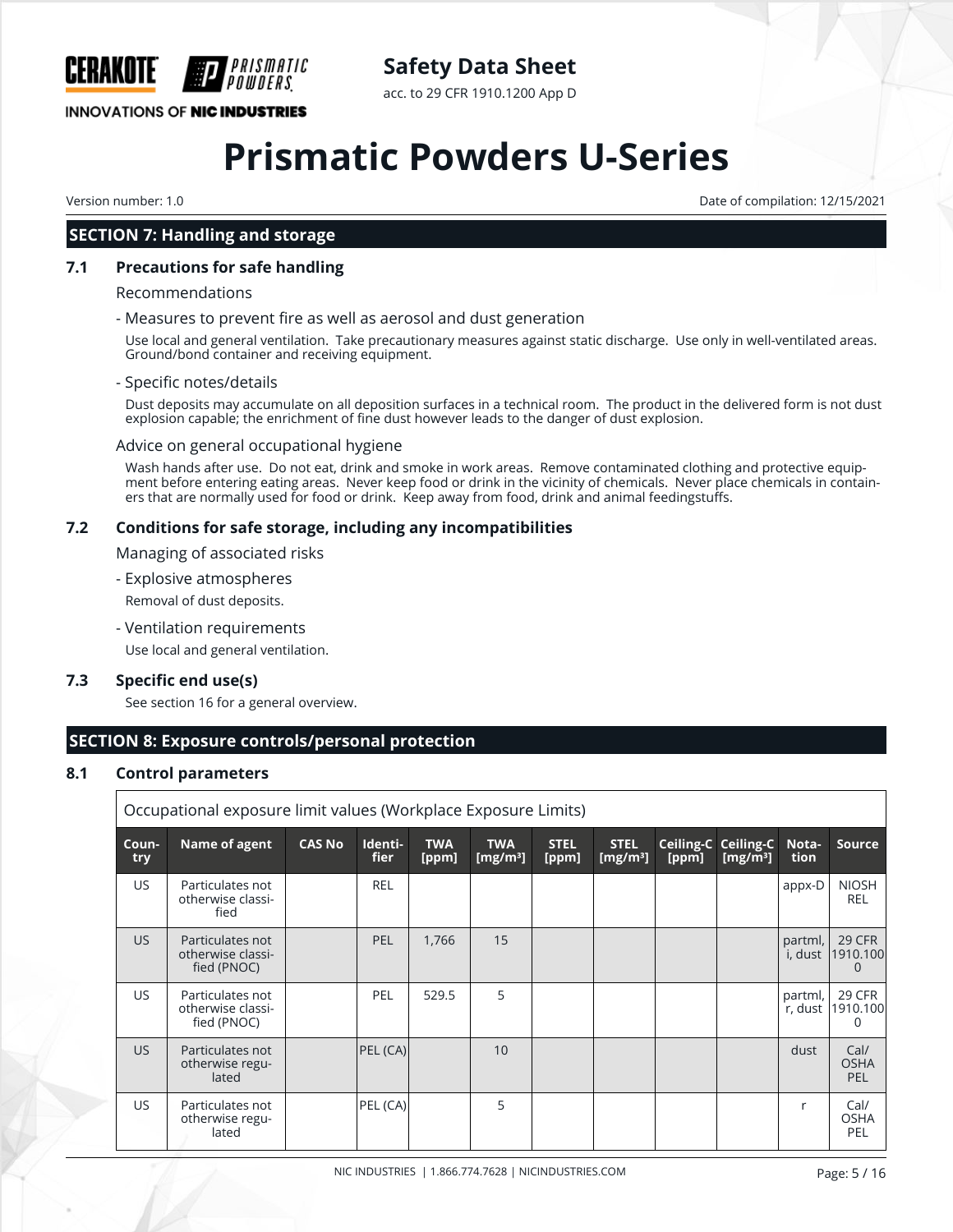

acc. to 29 CFR 1910.1200 App D

**INNOVATIONS OF NIC INDUSTRIES** 

*PRISMATIC<br>Powders* 

# **Prismatic Powders U-Series**

Version number: 1.0 Date of compilation: 12/15/2021

|              | Occupational exposure limit values (Workplace Exposure Limits)                                 |                    |                 |                     |                                    |                      |                            |                    |                          |                                         |                                             |
|--------------|------------------------------------------------------------------------------------------------|--------------------|-----------------|---------------------|------------------------------------|----------------------|----------------------------|--------------------|--------------------------|-----------------------------------------|---------------------------------------------|
| Coun-<br>try | Name of agent                                                                                  | <b>CAS No</b>      | Identi-<br>fier | <b>TWA</b><br>[ppm] | <b>TWA</b><br>[mg/m <sup>3</sup> ] | <b>STEL</b><br>[ppm] | <b>STEL</b><br>[ $mg/m3$ ] | Ceiling-C<br>[ppm] | Ceiling-C<br>[ $mg/m3$ ] | Nota-<br>tion                           | <b>Source</b>                               |
| <b>US</b>    | Carbon black                                                                                   | 1333-86-4 PEL (CA) |                 |                     | 3.5                                |                      |                            |                    |                          |                                         | Cal/<br><b>OSHA</b><br>PEL                  |
| <b>US</b>    | Carbon black                                                                                   | 1333-86-4          | PEL             |                     | 3.5                                |                      |                            |                    |                          |                                         | 29 CFR<br>1910.100<br>$\Omega$              |
| <b>US</b>    | Carbon black                                                                                   | 1333-86-4          | <b>REL</b>      |                     | 3.5<br>(10 h)                      |                      |                            |                    |                          | appx-A,<br>appx-C                       | <b>NIOSH</b><br><b>REL</b>                  |
| <b>US</b>    | Carbon black                                                                                   | 1333-86-4          | <b>TLV®</b>     |                     | 3                                  |                      |                            |                    |                          | Ť                                       | <b>ACGIH®</b><br>2021                       |
| <b>US</b>    | Carbon black in<br>presence of poly-<br>cyclic aromatic<br>hydrocarbons<br>(PAH <sub>s</sub> ) | 1333-86-4          | <b>REL</b>      |                     | 0.1<br>(10 h)                      |                      |                            |                    |                          | PAH <sub>s</sub> ,<br>appx-A,<br>appx-C | <b>NIOSH</b><br><b>REL</b>                  |
| <b>US</b>    | Titanium dioxide                                                                               | 13463-67-7         | <b>TLV®</b>     |                     | 10                                 |                      |                            |                    |                          |                                         | <b>ACGIH®</b><br>2021                       |
| <b>US</b>    | Titanium dioxide                                                                               | 13463-67-7         | PEL             |                     | 15                                 |                      |                            |                    |                          | i, dust                                 | <b>29 CFR</b><br>1910.100<br>$\overline{0}$ |
| <b>US</b>    | Titanium dioxide                                                                               | 13463-67-7         | <b>REL</b>      |                     |                                    |                      |                            |                    |                          | lowest,<br>appx-A                       | <b>NIOSH</b><br><b>REL</b>                  |
| <b>US</b>    | Aluminium, insol-<br>uble compounds                                                            | 21645-51-2         | <b>TLV®</b>     |                     | $\mathbf{1}$                       |                      |                            |                    |                          | r                                       | <b>ACGIH®</b><br>2021                       |
| <b>US</b>    | 1,3,5-triglycidyl-s-<br>triazinetrione                                                         | 2451-62-9 PEL (CA) |                 |                     | 0.005                              |                      |                            |                    |                          |                                         | Cal/<br><b>OSHA</b><br>PEL                  |
| <b>US</b>    | 1,3,5-triglycidyl-s-<br>triazinetrione                                                         | 2451-62-9          | <b>TLV®</b>     |                     | 0.05                               |                      |                            |                    |                          |                                         | <b>ACGIH®</b><br>2021                       |

Notation

appx-A NIOSH Potential Occupational Carcinogen (Appendix A) appx-C Appendix C - Supplementary Exposure Limits appx-C Appendix C - Supplementary Exposure Limits<br>appx-D see Appendix D - Substances with No Established RELs<br>Ceiling-C ceiling value is a limit value above which exposure shou Ceiling-C ceiling value is a limit value above which exposure should not occur dust as dust i inhalable fraction<br>lowest exposure by all ro lowest exposure by all routes should be carefully controlled to levels as low as possible<br>
PAHs as polycyclic aromatic hydrocarbons (PAHs) PAHs as polycyclic aromatic hydrocarbons (PAHs)<br>partml particles/ml particles/ml r<br>STEL short-term exposui short-term exposure limit: a limit value above which exposure should not occur and which is related to a 15-minute period (unless otherwise specified) TWA time-weighted average (long-term exposure limit): measured or calculated in relation to a reference period of 8 hours timeweighted average (unless otherwise specified

## **8.2 Exposure controls**

Appropriate engineering controls

General ventilation.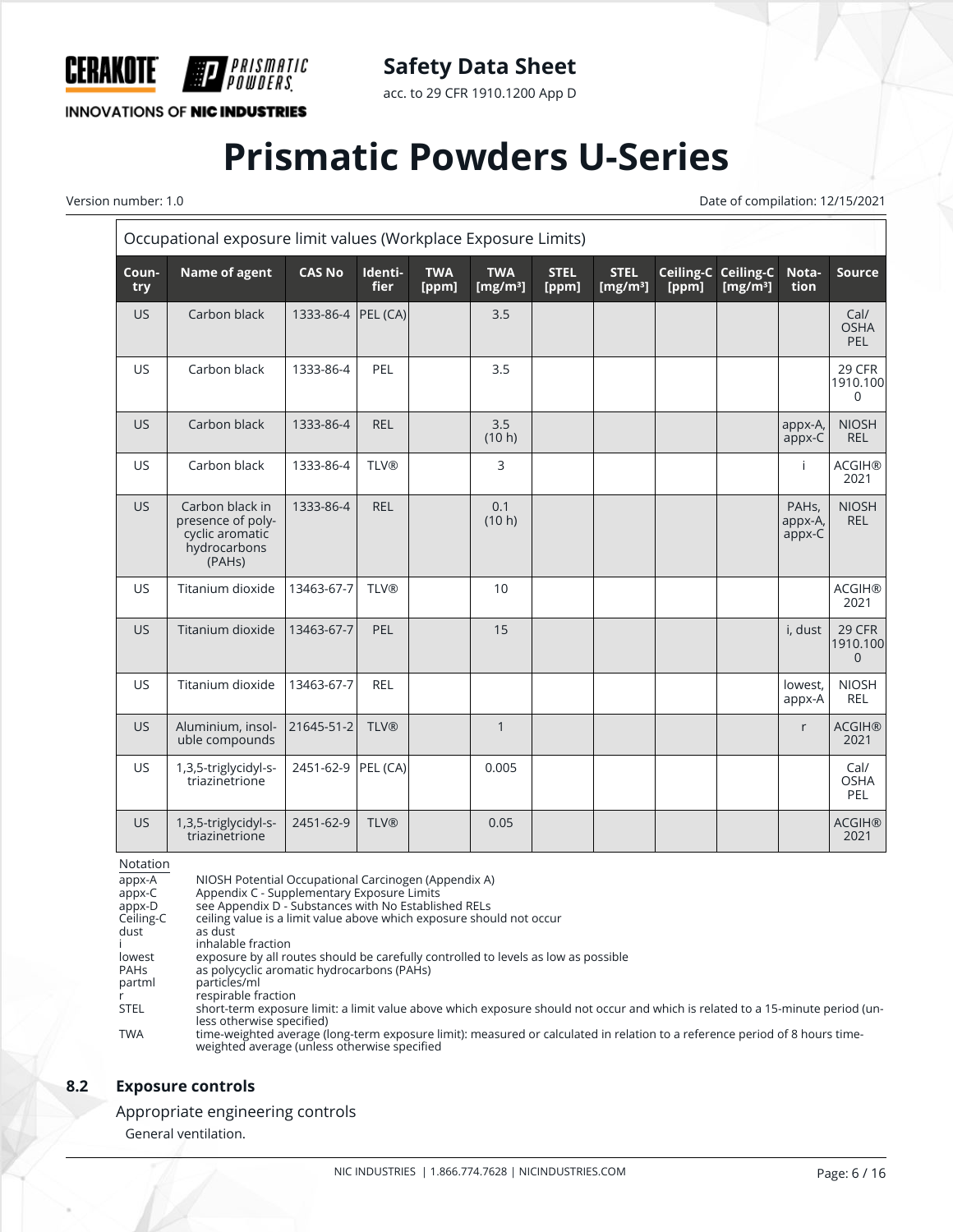

**Safety Data Sheet**

acc. to 29 CFR 1910.1200 App D

# **Prismatic Powders U-Series**

Version number: 1.0 Date of compilation: 12/15/2021

Individual protection measures (personal protective equipment)

Eye/face protection

Wear eye/face protection.

Skin protection

- Hand protection Wear protective gloves.

- Other protection measures

Take recovery periods for skin regeneration. Preventive skin protection (barrier creams/ointments) is recommended. Wash hands thoroughly after handling.

#### Respiratory protection

Particulate filter device (EN 143).

Environmental exposure controls

Use appropriate container to avoid environmental contamination. Keep away from drains, surface and ground water.

# **SECTION 9: Physical and chemical properties**

### **9.1 Information on basic physical and chemical properties**

#### **Appearance**

| Physical state | Solid (powder) |  |  |
|----------------|----------------|--|--|
| Color          | Not determined |  |  |
| Odor           | Characteristic |  |  |

#### **Other safety parameters**

| pH (value)                              | Not applicable                                               |
|-----------------------------------------|--------------------------------------------------------------|
| Melting point/freezing point            | Not determined                                               |
| Initial boiling point and boiling range | >240 °C at 103,500 Pa                                        |
| Flash point                             | Not applicable                                               |
| Evaporation rate                        | Not determined                                               |
| Flammability (solid, gas)               | This material is combustible, but will not ignite<br>readily |
| Explosion limits of dust clouds         | Not determined                                               |
| Vapor pressure                          | <0.007 Pa at 20 $^{\circ}$ C                                 |
| Density                                 | Not determined                                               |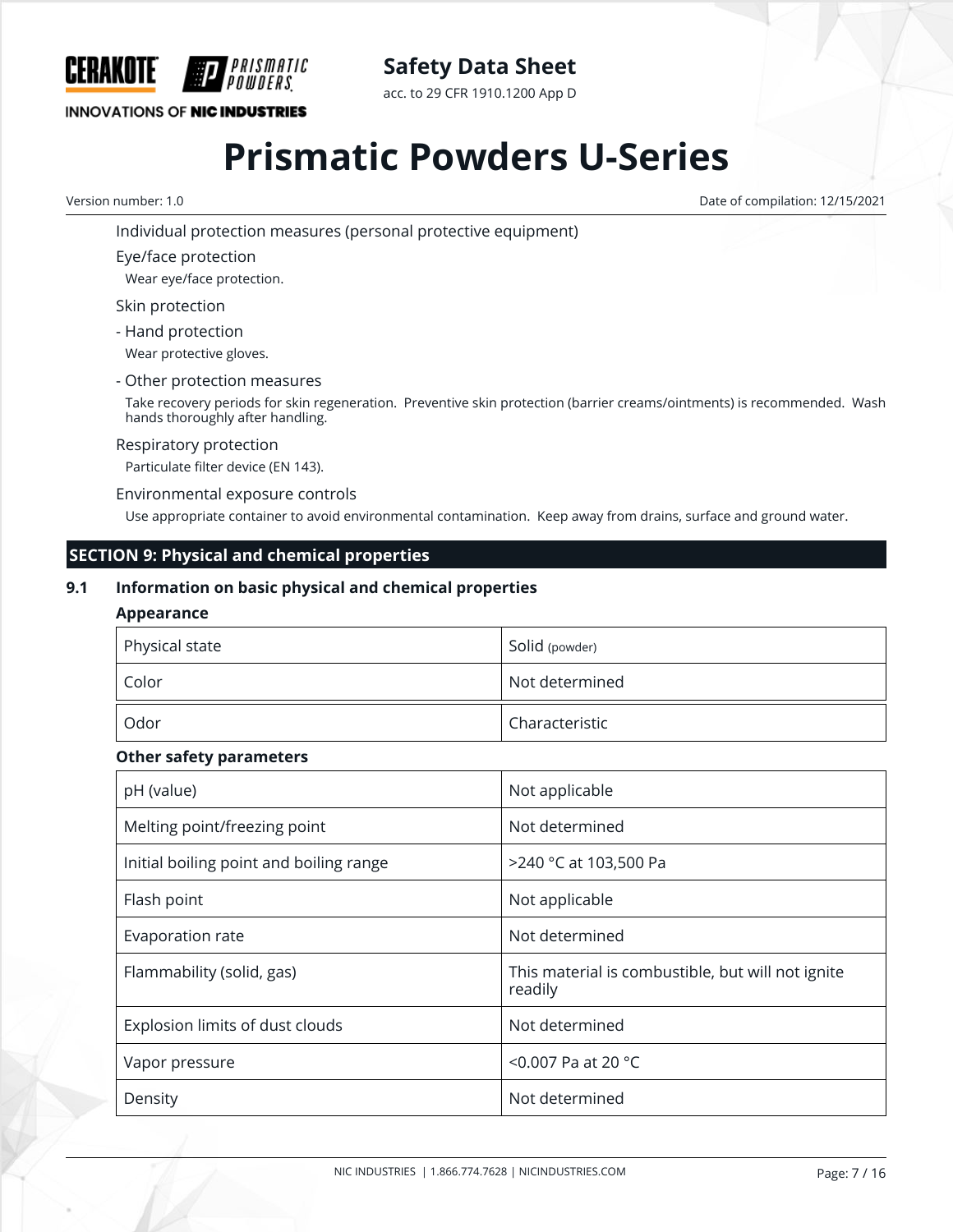

acc. to 29 CFR 1910.1200 App D

### **INNOVATIONS OF NIC INDUSTRIES**

# **Prismatic Powders U-Series**

Version number: 1.0 Date of compilation: 12/15/2021

| Vapor density               | Not available                      |  |
|-----------------------------|------------------------------------|--|
| Relative density            | Not available                      |  |
| Solubility(ies)             | Not determined                     |  |
| Partition coefficient       |                                    |  |
| - n-octanol/water (log KOW) | Not available                      |  |
| Auto-ignition temperature   | 183 °C                             |  |
| Viscosity                   | Not relevant (solid matter)        |  |
| <b>Explosive properties</b> | None                               |  |
| Oxidizing properties        | None                               |  |
| <b>Other information</b>    | There is no additional information |  |

#### **SECTION 10: Stability and reactivity**

#### **10.1 Reactivity**

Concerning incompatibility: see below "Conditions to avoid" and "Incompatible materials".

#### **10.2 Chemical stability**

See below "Conditions to avoid".

#### **10.3 Possibility of hazardous reactions**

No known hazardous reactions.

#### **10.4 Conditions to avoid**

There are no specific conditions known which have to be avoided.

Hints to prevent fire or explosion

The product in the delivered form is not dust explosion capable; the enrichment of fine dust however leads to the danger of dust explosion.

#### **10.5 Incompatible materials**

Oxidizers

#### **10.6 Hazardous decomposition products**

Reasonably anticipated hazardous decomposition products produced as a result of use, storage, spill and heating are not known. Hazardous combustion products: see section 5.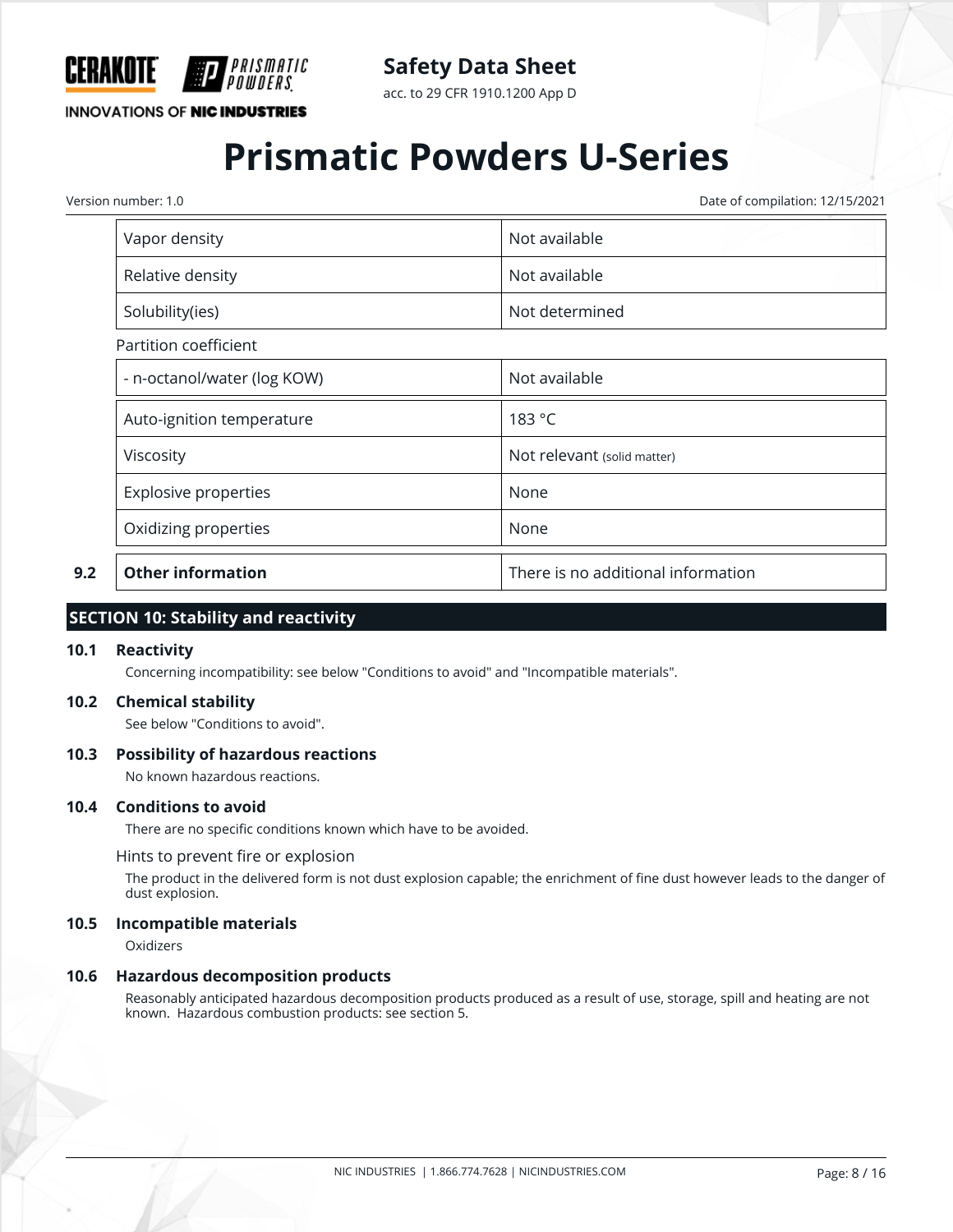

acc. to 29 CFR 1910.1200 App D

## **INNOVATIONS OF NIC INDUSTRIES**

# **Prismatic Powders U-Series**

Version number: 1.0 Date of compilation: 12/15/2021

# **SECTION 11: Toxicological information**

#### **11.1 Information on toxicological effects**

Test data are not available for the complete mixture.

#### Classification procedure

The method for classification of the mixture is based on ingredients of the mixture (additivity formula).

### **Classification acc. to OSHA "Hazard Communication Standard" (29 CFR 1910.1200)**

#### Acute toxicity

Shall not be classified as acutely toxic.

GHS of the United Nations, annex 4: May be harmful if swallowed or if inhaled.

#### Acute toxicity estimate (ATE) of components of the mixture

| Name of substance                                                    | <b>CAS No</b> | <b>Exposure route</b> | <b>ATE</b>           |
|----------------------------------------------------------------------|---------------|-----------------------|----------------------|
| 1,3,5-tris(oxiranylmethyl)-1,3,5-triazine-<br>2,4,6(1H,3H,5H)-trione | 2451-62-9     | oral                  | $>400 \frac{mg}{kg}$ |
| 1,3,5-tris(oxiranylmethyl)-1,3,5-triazine-<br>2,4,6(1H,3H,5H)-trione | 2451-62-9     | inhalation: dust/mist | 1.14 $mg/14h$        |
| Aluminium hydroxide                                                  | 21645-51-2    | inhalation: dust/mist | 1.9 $mg/1/4h$        |

#### Skin corrosion/irritation

Shall not be classified as corrosive/irritant to skin.

#### Serious eye damage/eye irritation

Causes serious eye damage.

#### Respiratory or skin sensitization

May cause an allergic skin reaction.

#### Germ cell mutagenicity

May cause genetic defects.

#### Carcinogenicity

May cause cancer.

#### IARC Monographs on the Evaluation of Carcinogenic Risks to Humans

| Name of substance | <b>CAS No</b> | <b>Classification</b> | <b>Number</b> |
|-------------------|---------------|-----------------------|---------------|
| Carbon black      | 1333-86-4     | 2B                    |               |
| Titanium dioxide  | 13463-67-7    | 2B                    |               |

Legend

2B Possibly carcinogenic to humans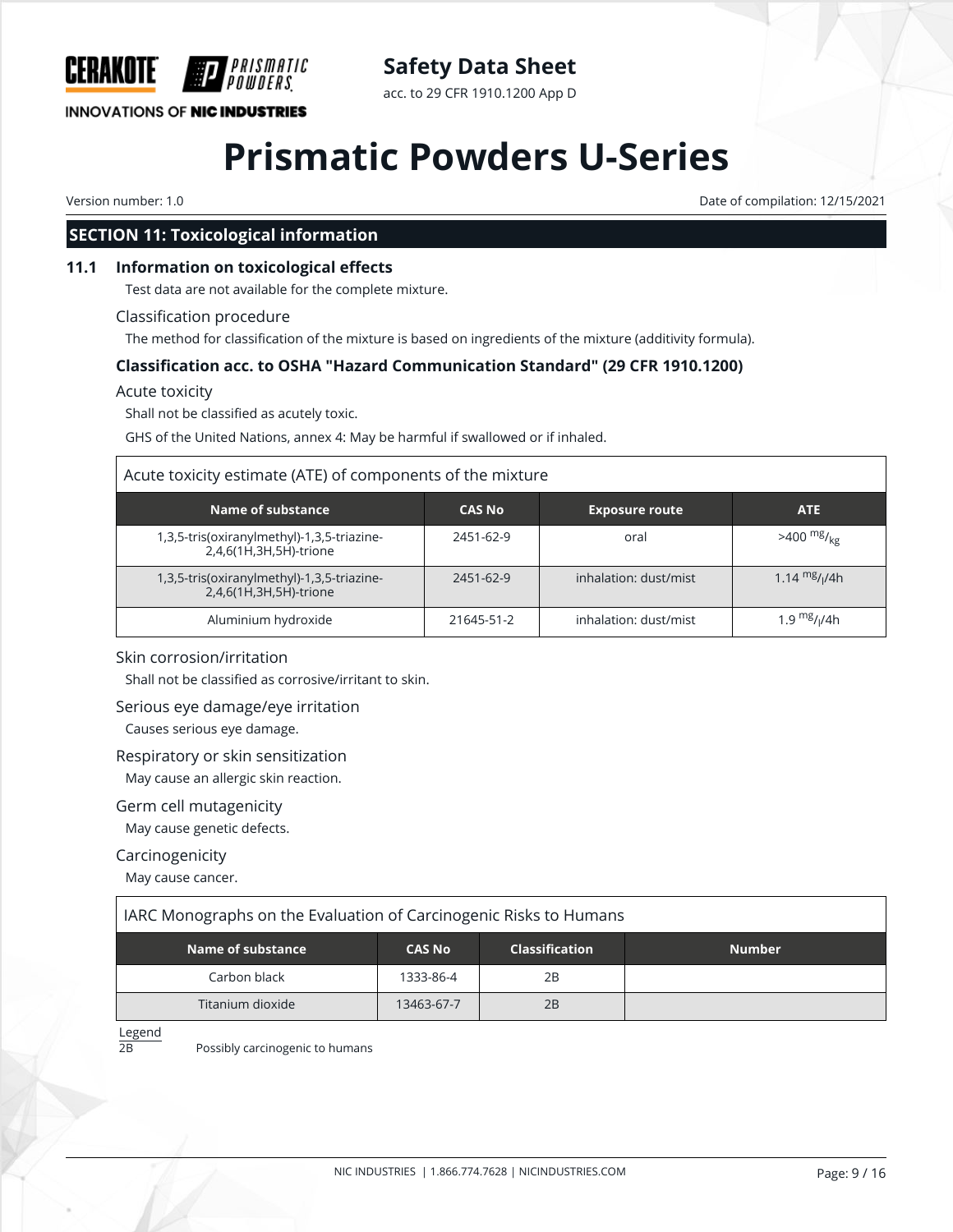

**INNOVATIONS OF NIC INDUSTRIES** 

### acc. to 29 CFR 1910.1200 App D

# **Prismatic Powders U-Series**

Version number: 1.0 Date of compilation: 12/15/2021

| National Toxicology Program (United States): Report on Carcinogens |                   |               |                                  |                           |  |
|--------------------------------------------------------------------|-------------------|---------------|----------------------------------|---------------------------|--|
|                                                                    | Name of substance | <b>CAS No</b> | <b>Classification</b>            | <b>Number</b>             |  |
|                                                                    | Carbon black      | 1333-86-4     | Known to be human<br>carcinogens | 1st Report on Carcinogens |  |

#### Reproductive toxicity

Shall not be classified as a reproductive toxicant.

Specific target organ toxicity - single exposure

Shall not be classified as a specific target organ toxicant (single exposure).

Specific target organ toxicity - repeated exposure

May cause damage to organs through prolonged or repeated exposure.

#### Aspiration hazard

Shall not be classified as presenting an aspiration hazard.

## **SECTION 12: Ecological information**

#### **12.1 Toxicity**

Shall not be classified as hazardous to the aquatic environment.

**12.2 Persistence and degradability**

Data are not available.

- **12.3 Bioaccumulative potential** Data are not available.
- **12.4 Mobility in soil** Data are not available.
- **12.5 Results of PBT and vPvB assessment** Data are not available.
- **12.6 Endocrine disrupting properties** None of the ingredients are listed.
- **12.7 Other adverse effects**

Data are not available.

## **SECTION 13: Disposal considerations**

### **13.1 Waste treatment methods**

Sewage disposal-relevant information

Do not empty into drains. Avoid release to the environment. Refer to special instructions/safety data sheets.

Waste treatment of containers/packages

Completely emptied packages can be recycled. Handle contaminated packages in the same way as the substance itself.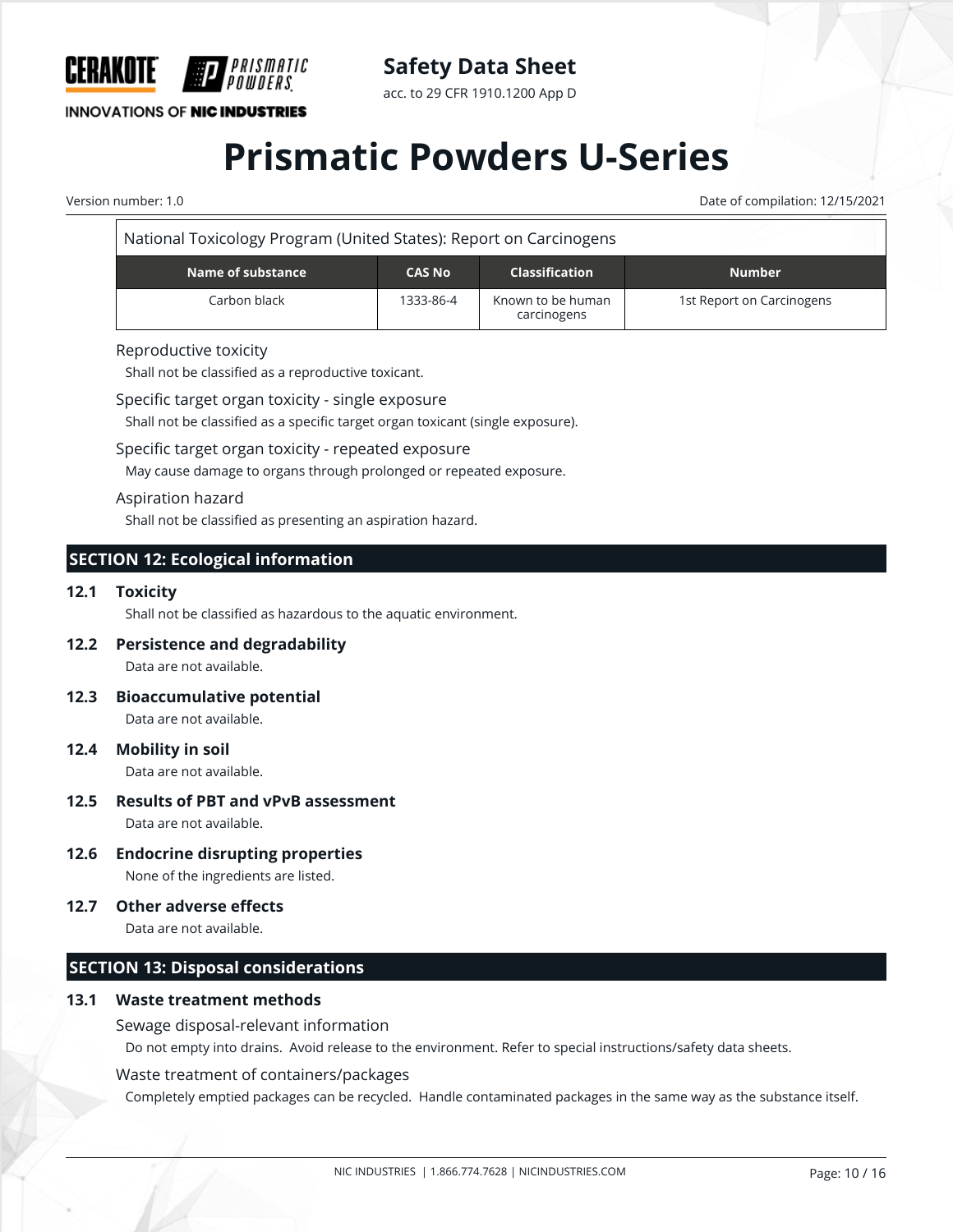

**Safety Data Sheet**

acc. to 29 CFR 1910.1200 App D

# **Prismatic Powders U-Series**

Version number: 1.0 Date of compilation: 12/15/2021

#### **Remarks**

Please consider the relevant national or regional provisions. Waste shall be separated into the categories that can be handled separately by the local or national waste management facilities.

ous goods regulations

### **SECTION 14: Transport information**

- **14.1 UN number 14.1 UN** number **not subject to transport regulations**
- **14.2 UN proper shipping name** not relevant
- **14.3 Transport hazard class(es)** not assigned
- **14.4 Packing group not assigned**
- **14.5 Environmental hazards 14.5 Environmentally hazardous acc. to the danger-**
- **14.6 Special precautions for user**

There is no additional information.

## **14.7 Transport in bulk according to Annex II of MARPOL and the IBC Code** The cargo is not intended to be carried in bulk.

#### **Information for each of the UN Model Regulations**

**Transport of dangerous goods by road or rail (49 CFR US DOT) - Additional information** Not subject to transport regulations.

**International Maritime Dangerous Goods Code (IMDG) - Additional information** Not subject to IMDG.

**International Civil Aviation Organization (ICAO-IATA/DGR) - Additional information** Not subject to ICAO-IATA.

### **SECTION 15: Regulatory information**

# **15.1 Safety, health and environmental regulations specific for the product in question**

**National regulations (United States)**

**Toxic Substance Control Act (TSCA)** All ingredients are listed.

**Superfund Amendment and Reauthorization Act (SARA TITLE III )**

- The List of Extremely Hazardous Substances and Their Threshold Planning Quantities (EPCRA Section 302, 304)

None of the ingredients are listed.

- Specific Toxic Chemical Listings (EPCRA Section 313)

none of the ingredients are listed

#### **Comprehensive Environmental Response, Compensation, and Liability Act (CERCLA)**

- List of Hazardous Substances and Reportable Quantities (CERCLA section 102a) (40 CFR 302.4) none of the ingredients are listed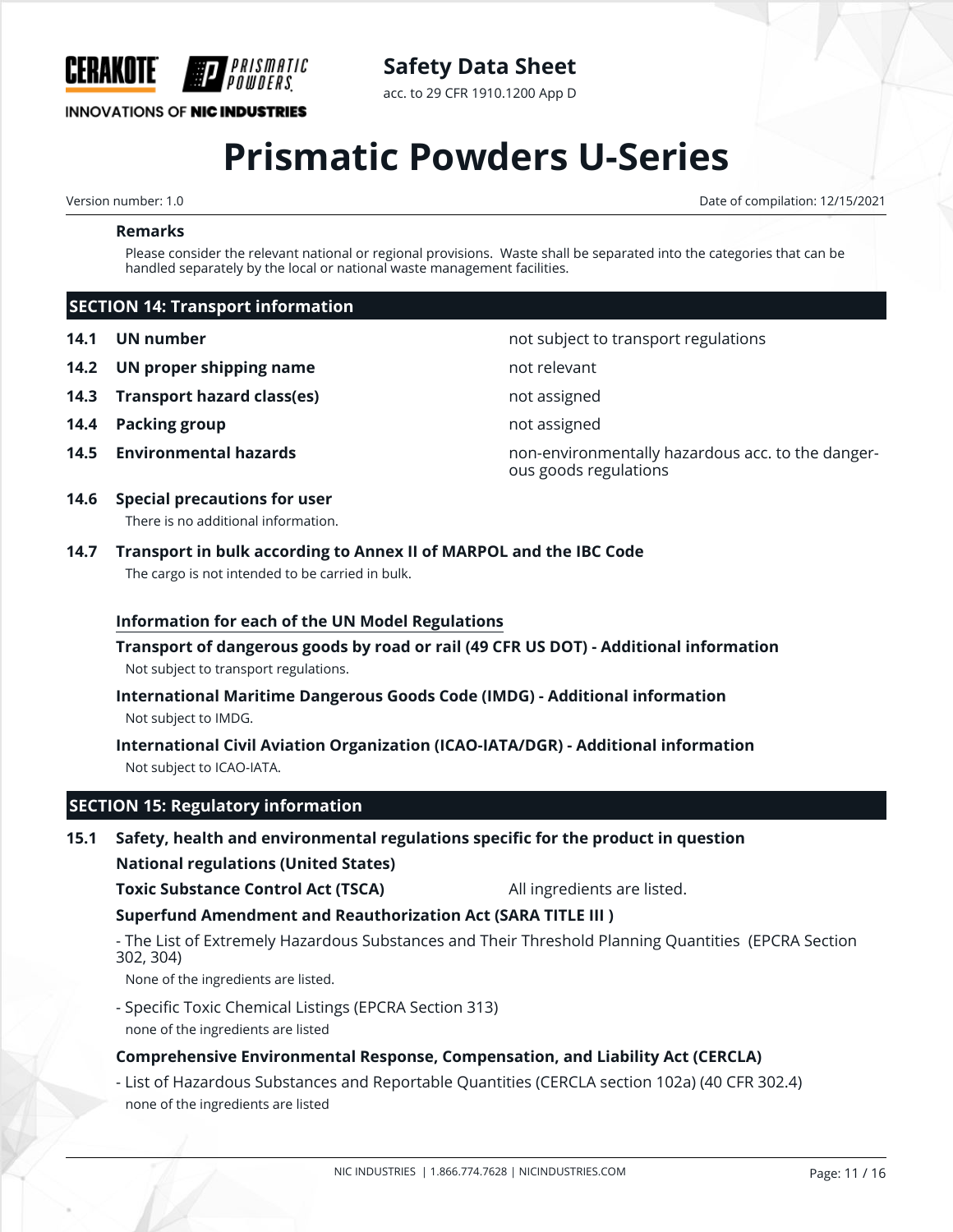

acc. to 29 CFR 1910.1200 App D

### **INNOVATIONS OF NIC INDUSTRIES**

# **Prismatic Powders U-Series**

Version number: 1.0 Date of compilation: 12/15/2021

#### **Clean Air Act**

None of the ingredients are listed.

#### **Right to Know Hazardous Substance List**

PRISMATIC

- Toxic or Hazardous Substance List (MA-TURA) none of the ingredients are listed
- 
- Hazardous Substances List (MN-ERTK)

| Name of substance | <b>CAS No</b> | <b>References</b> | <b>Remarks</b> |
|-------------------|---------------|-------------------|----------------|
| Carbon black      | 1333-86-4     | A, N, O, R, *     |                |
| Titanium dioxide  | 13463-67-7    |                   |                |

Legend

Substances which are regulated by OSHA as carcinogens; have been categorized by the ACGIH as either "human carcinogens" or "suspect of carcinogenic potential for man"; have been evaluated by the International Agency for Research on Cancer (IARC) and found to be carcinogens or potential carcinogens; or have been listed as a carcinogen or potential carcinogen in the Annual Report on Carcinogens published by the National Toxicology Program (NTP).

A American Conference of Governmental Industrial Hygienists (ACGIH), "Threshold Limit Values for Chemical Substances and Physical Agents and Biological Exposure Indices for 1992-93", available from ACGIH

N National Institute for Occupational Safety and Health (NIOSH), "Recommendations for Occupational Safety and Health Standards," August 1988, available from NIOSH, Publications Dissemination Office, Division of Standards Development and Technology Transfer

O Occupational Safety and Health Administration (OSHA), Safety and Health Standards, Code of Federal Regulations, title 29, part 1910, subpart Z, "Toxic and Hazardous Substances, 1990." General information: Minnesota Department of Labor and Industry, Occupational Safety and Health Division

R International Agency for Research on Cancer (IARC) Monographs on the Evaluation of the Carcinogenic Risks to Humans; Overall Evaluations of Carcinogenicity: An Updating of IARC Monographs Volumes 1 to 42, Supplement 7 (1987). Available from: WHO Publications Centre USA

#### - Hazardous Substance List (NJ-RTK)

| Name of substance                                                    | <b>CAS No</b> | <b>Remarks</b> | <b>Classifications</b> |
|----------------------------------------------------------------------|---------------|----------------|------------------------|
| Carbon black                                                         | 1333-86-4     |                | CА                     |
| Titanium dioxide                                                     | 13463-67-7    |                |                        |
| 1,3,5-tris(oxiranylmethyl)-1,3,5-triazine-<br>2,4,6(1H,3H,5H)-trione | 2451-62-9     |                |                        |

Legend

CA Carcinogenic

#### - Hazardous Substance List (Chapter 323) (PA-RTK)

| Name of substance | <b>CAS No</b> | <b>Classification</b> |
|-------------------|---------------|-----------------------|
| Carbon black      | 1333-86-4     |                       |
| Titanium dioxide  | 13463-67-7    |                       |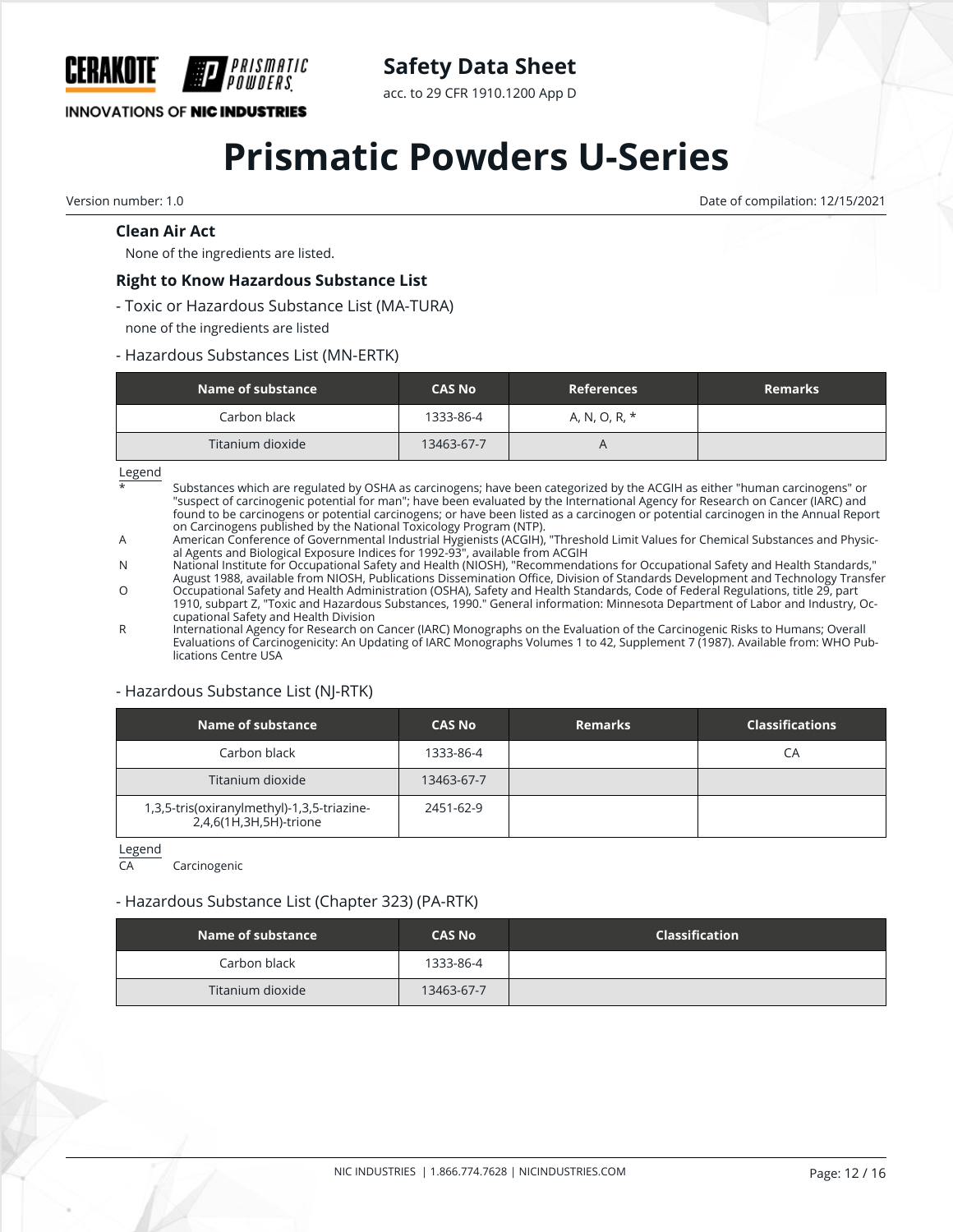

acc. to 29 CFR 1910.1200 App D

**INNOVATIONS OF NIC INDUSTRIES** 

# **Prismatic Powders U-Series**

Version number: 1.0 Date of compilation: 12/15/2021

### - Hazardous Substance List (RI-RTK)

| Name of substance | <b>CAS No</b> | <b>References</b> |
|-------------------|---------------|-------------------|
| Carbon black      | 1333-86-4     |                   |
| Titanium dioxide  | 13463-67-7    |                   |

Legend

T Toxicity (ACGIH®)

#### **California Environmental Protection Agency (Cal/EPA): Proposition 65 - Safe Drinking Water and Toxic Enforcement Act of 1987**

| Proposition 65 List of chemicals |               |                                                   |                      |
|----------------------------------|---------------|---------------------------------------------------|----------------------|
| Name acc. to inventory           | <b>CAS No</b> | <b>Remarks</b>                                    | Type of the toxicity |
| Carbon black                     | 1333-86-4     | Airborne, unbound particles<br>of respirable size | Cancer               |
| Titanium dioxide                 | 13463-67-7    | Airborne, unbound particles<br>of respirable size | Cancer               |

#### **Industry or sector specific available guidance(s)**

#### **NFPA® 704**

National Fire Protection Association: Standard System for the Identification of the Hazards of Materials for Emergency Response (United States).

| Category       | Degree of haz-<br>ard | <b>Description</b>                                                                                                        |
|----------------|-----------------------|---------------------------------------------------------------------------------------------------------------------------|
| Flammability   |                       | Material that must be moderately heated or exposed to relatively high ambient temper-<br>atures before ignition can occur |
| <b>Health</b>  |                       | Material that, under emergency conditions, can cause serious or permanent injury                                          |
| Instability    |                       | Material that is normally stable, even under fire conditions                                                              |
| Special hazard |                       |                                                                                                                           |

#### **National inventories**

| <b>Country</b> | <b>Inventory</b> | <b>Status</b>                   |
|----------------|------------------|---------------------------------|
| AU             | <b>AICS</b>      | All ingredients are listed.     |
| CA             | <b>DSL</b>       | All ingredients are listed.     |
| <b>CN</b>      | <b>IECSC</b>     | All ingredients are listed.     |
| <b>EU</b>      | <b>ECSI</b>      | All ingredients are listed.     |
| EU             | REACH Reg.       | All ingredients are listed.     |
| IP             | <b>CSCL-ENCS</b> | Not all ingredients are listed. |
| IP             | <b>ISHA-ENCS</b> | Not all ingredients are listed. |
|                |                  |                                 |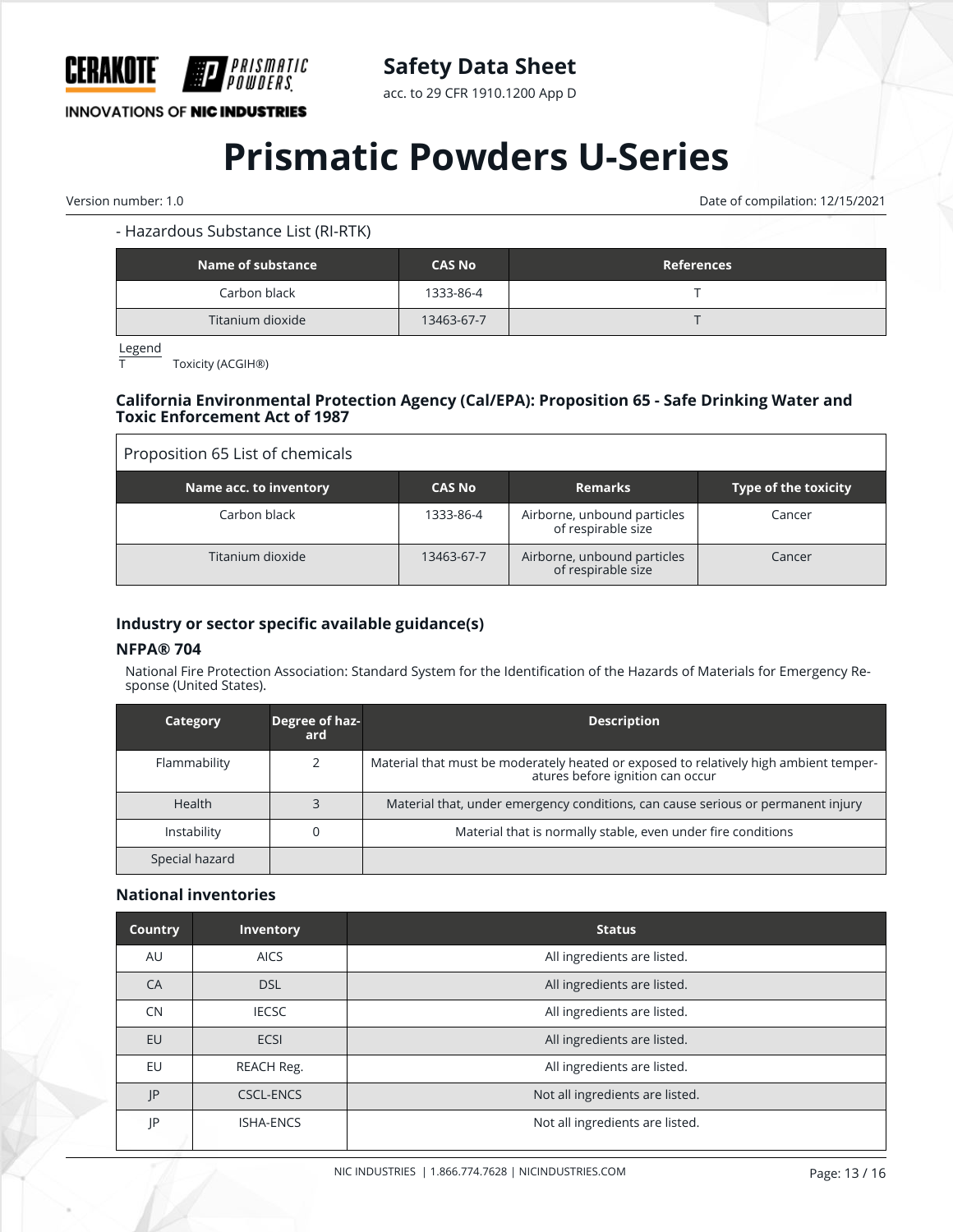

acc. to 29 CFR 1910.1200 App D

**INNOVATIONS OF NIC INDUSTRIES** 

PRISMATIC

# **Prismatic Powders U-Series**

Version number: 1.0 Date of compilation: 12/15/2021

| <b>Country</b> | <b>Inventory</b> | <b>Status</b>               |
|----------------|------------------|-----------------------------|
| <b>KR</b>      | <b>KECI</b>      | All ingredients are listed. |
| <b>MX</b>      | <b>INSQ</b>      | All ingredients are listed. |
| NZ             | <b>NZIOC</b>     | All ingredients are listed. |
| PH             | <b>PICCS</b>     | All ingredients are listed. |
| <b>TR</b>      | <b>CICR</b>      | All ingredients are listed. |
| <b>TW</b>      | <b>TCSI</b>      | All ingredients are listed. |
| <b>US</b>      | <b>TSCA</b>      | All ingredients are listed. |

#### Legend

| $-$ -0 $-$       |                                                                         |
|------------------|-------------------------------------------------------------------------|
| <b>AICS</b>      | Australian Inventory of Chemical Substances                             |
| <b>CICR</b>      | Chemical Inventory and Control Regulation                               |
| CSCL-ENCS        | List of Existing and New Chemical Substances (CSCL-ENCS)                |
| <b>DSL</b>       | Domestic Substances List (DSL)                                          |
| <b>ECSI</b>      | EC Substance Inventory (EINECS, ELINCS, NLP)                            |
| <b>IECSC</b>     | Inventory of Existing Chemical Substances Produced or Imported in China |
| <b>INSO</b>      | National Inventory of Chemical Substances                               |
| <b>ISHA-ENCS</b> | Inventory of Existing and New Chemical Substances (ISHA-ENCS)           |
| KECI             | Korea Existing Chemicals Inventory                                      |
| <b>NZIOC</b>     | New Zealand Inventory of Chemicals                                      |
| <b>PICCS</b>     | Philippine Inventory of Chemicals and Chemical Substances (PICCS)       |
| REACH Reg.       | REACH registered substances                                             |
| TCSI             | Taiwan Chemical Substance Inventory                                     |
| <b>TSCA</b>      | Toxic Substance Control Act                                             |
|                  |                                                                         |

#### **15.2 Chemical Safety Assessment**

Chemical safety assessments for substances in this mixture were not carried out.

# **SECTION 16: Other information, including date of preparation or last revision**

### **Abbreviations and acronyms**

| Abbr.              | <b>Descriptions of used abbreviations</b>                                                                                                                                                                                                             |
|--------------------|-------------------------------------------------------------------------------------------------------------------------------------------------------------------------------------------------------------------------------------------------------|
| 29 CFR 1910.1000   | 29 CFR 1910.1000, Tables Z-1, Z-2, Z-3 - Occupational Safety and Health Standards: Toxic and Hazardous Sub-<br>stances (permissible exposure limits)                                                                                                  |
| 49 CFR US DOT      | 49 CFR U.S. Department of Transportation                                                                                                                                                                                                              |
| <b>ACGIH®</b>      | American Conference of Governmental Industrial Hygienists                                                                                                                                                                                             |
| <b>ACGIH® 2021</b> | From ACGIH®, 2021 TLVs® and BEIs® Book. Copyright 2021. Reprinted with permission. Information on the<br>proper use of the TLVs® and BEIs®: http://www.acgih.org/tlv-bei-guidelines/policies-procedures-presenta-<br>tions/tlv-bei-position-statement |
| <b>ATE</b>         | <b>Acute Toxicity Estimate</b>                                                                                                                                                                                                                        |
| Cal/OSHA PEL       | California Division of Occupational Safety and Health (Cal/OSHA): Permissible Exposure Limits (PELs)                                                                                                                                                  |
| CAS                | Chemical Abstracts Service (service that maintains the most comprehensive list of chemical substances)                                                                                                                                                |
| Ceiling-C          | Ceiling value                                                                                                                                                                                                                                         |
| DGR.               | Dangerous Goods Regulations (see IATA/DGR)                                                                                                                                                                                                            |
| <b>EINECS</b>      | European Inventory of Existing Commercial Chemical Substances                                                                                                                                                                                         |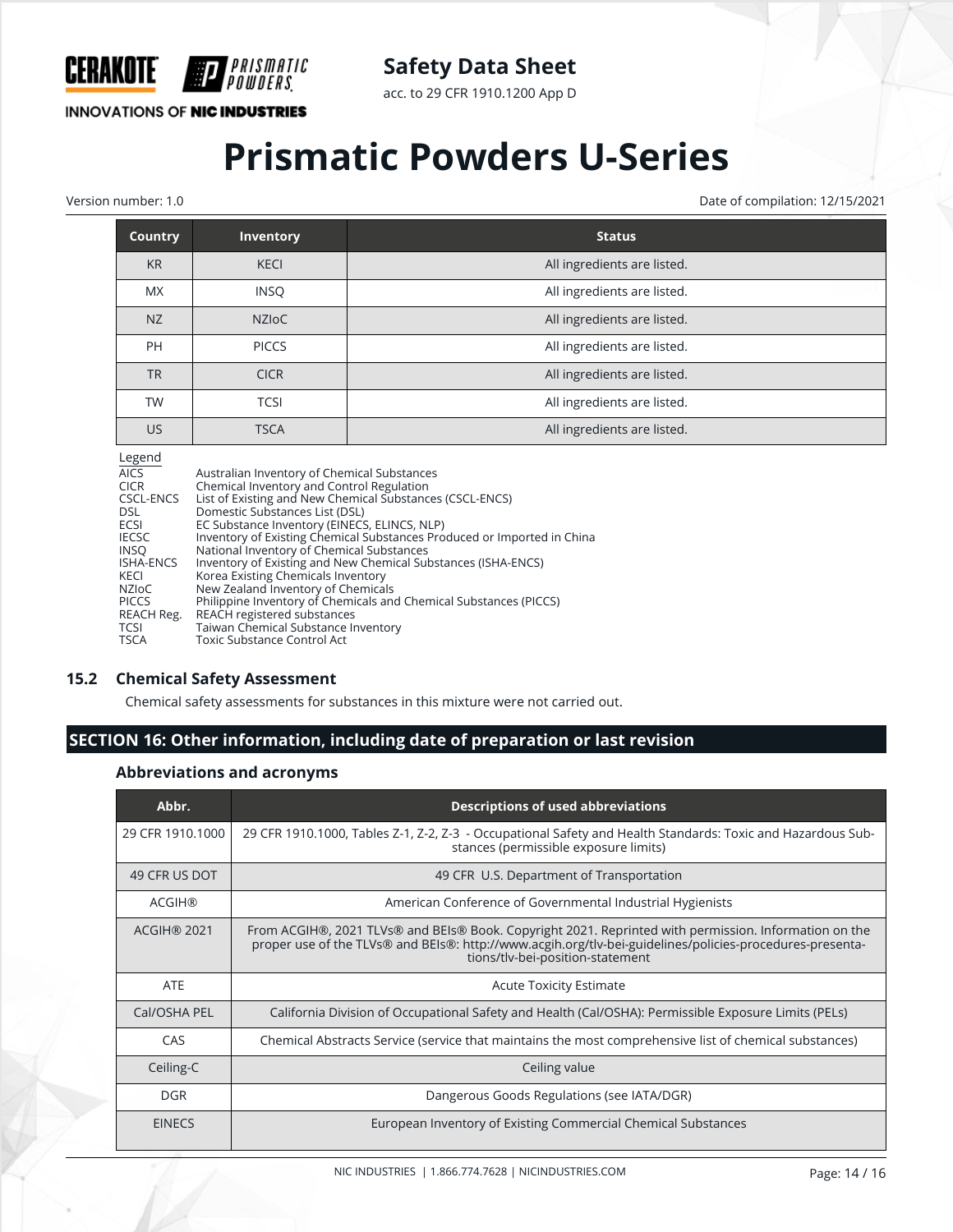

acc. to 29 CFR 1910.1200 App D

# **INNOVATIONS OF NIC INDUSTRIES**

*PRISMATIC* 

# **Prismatic Powders U-Series**

Version number: 1.0 Date of compilation: 12/15/2021

| Abbr.            | <b>Descriptions of used abbreviations</b>                                                                 |
|------------------|-----------------------------------------------------------------------------------------------------------|
| <b>ELINCS</b>    | European List of Notified Chemical Substances                                                             |
| <b>GHS</b>       | "Globally Harmonized System of Classification and Labelling of Chemicals" developed by the United Nations |
| <b>IARC</b>      | International Agency for Research on Cancer                                                               |
| <b>IATA</b>      | International Air Transport Association                                                                   |
| <b>IATA/DGR</b>  | Dangerous Goods Regulations (DGR) for the air transport (IATA)                                            |
| <b>ICAO</b>      | International Civil Aviation Organization                                                                 |
| <b>IMDG</b>      | International Maritime Dangerous Goods Code                                                               |
| <b>MARPOL</b>    | International Convention for the Prevention of Pollution from Ships (abbr. of "Marine Pollutant")         |
| <b>NIOSH REL</b> | National Institute for Occupational Safety and Health (NIOSH): Recommended Exposure Limits (RELs)         |
| <b>NLP</b>       | No-Longer Polymer                                                                                         |
| <b>OSHA</b>      | Occupational Safety and Health Administration (United States)                                             |
| <b>PBT</b>       | Persistent, Bioaccumulative and Toxic                                                                     |
| PEL              | Permissible exposure limit                                                                                |
| ppm              | Parts per million                                                                                         |
| <b>RTECS</b>     | Registry of Toxic Effects of Chemical Substances (database of NIOSH with toxicological information)       |
| <b>STEL</b>      | Short-term exposure limit                                                                                 |
| <b>TLV®</b>      | <b>Threshold Limit Values</b>                                                                             |
| <b>TWA</b>       | Time-weighted average                                                                                     |
| vPvB             | Very Persistent and very Bioaccumulative                                                                  |

#### **Key literature references and sources for data**

OSHA Hazard Communication Standard (HCS), 29 CFR 1910.1200.

Transport of dangerous goods by road or rail (49 CFR US DOT). International Maritime Dangerous Goods Code (IMDG). Dangerous Goods Regulations (DGR) for the air transport (IATA).

#### **Classification procedure**

Physical and chemical properties: The classification is based on tested mixture. Health hazards, Environmental hazards: The method for classification of the mixture is based on ingredients of the mixture (additivity formula).

#### **List of relevant phrases (code and full text as stated in section 2 and 3)**

| Code | <b>Text</b>                          |
|------|--------------------------------------|
| H317 | May cause an allergic skin reaction. |
| H318 | Causes serious eye damage.           |
| H340 | May cause genetic defects.           |
| H350 | May cause cancer.                    |